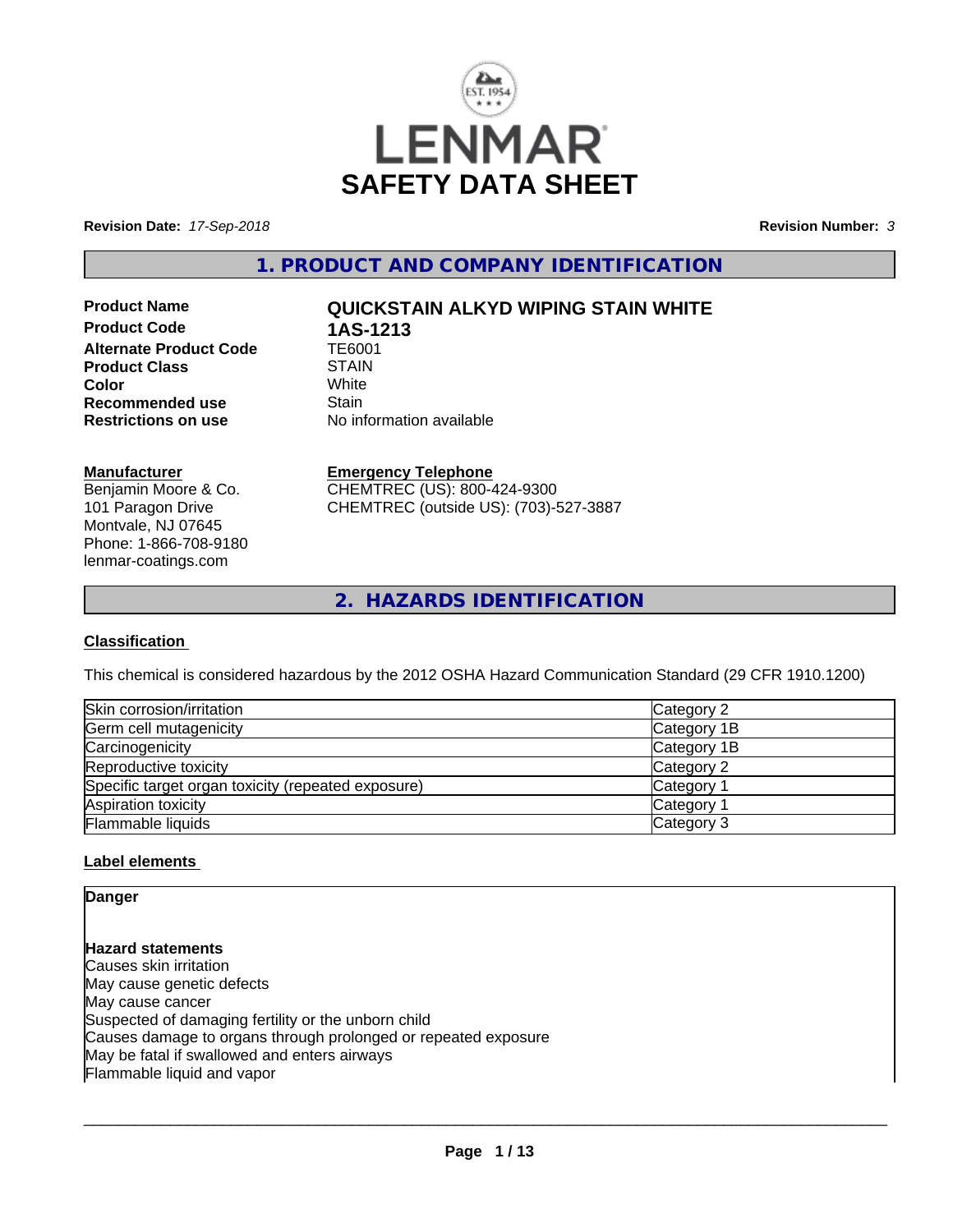

**Appearance** liquid

**Odor** solvent

## **Precautionary Statements - Prevention**

Obtain special instructions before use Do not handle until all safety precautions have been read and understood Use personal protective equipment as required Wash face, hands and any exposed skin thoroughly after handling Do not breathe dust/fume/gas/mist/vapors/spray Do not eat, drink or smoke when using this product Keep away from heat, hot surfaces, sparks, open flames and other ignition sources. No smoking Keep container tightly closed Ground/bond container and receiving equipment Use explosion-proof electrical/ventilating/lighting/equipment Use only non-sparking tools Take precautionary measures against static discharge

\_\_\_\_\_\_\_\_\_\_\_\_\_\_\_\_\_\_\_\_\_\_\_\_\_\_\_\_\_\_\_\_\_\_\_\_\_\_\_\_\_\_\_\_\_\_\_\_\_\_\_\_\_\_\_\_\_\_\_\_\_\_\_\_\_\_\_\_\_\_\_\_\_\_\_\_\_\_\_\_\_\_\_\_\_\_\_\_\_\_\_\_\_

## **Precautionary Statements - Response**

IF exposed or concerned: Get medical advice/attention **Skin** If skin irritation occurs: Get medical advice/attention IF ON SKIN (or hair): Remove/Take off immediately all contaminated clothing. Rinse skin with water/shower Wash contaminated clothing before reuse **Ingestion** IF SWALLOWED: Immediately call a POISON CENTER or doctor/physician Do NOT induce vomiting

## **Fire**

In case of fire: Use CO2, dry chemical, or foam for extinction

**Precautionary Statements - Storage**

Store locked up Store in a well-ventilated place. Keep cool

**Precautionary Statements - Disposal** Dispose of contents/container to an approved waste disposal plant

## **Hazards not otherwise classified (HNOC)**

Rags, steel wool or waste soaked with this product may spontaneously catch fire if improperly discarded

## **Other information**

No information available

**3. COMPOSITION INFORMATION ON COMPONENTS**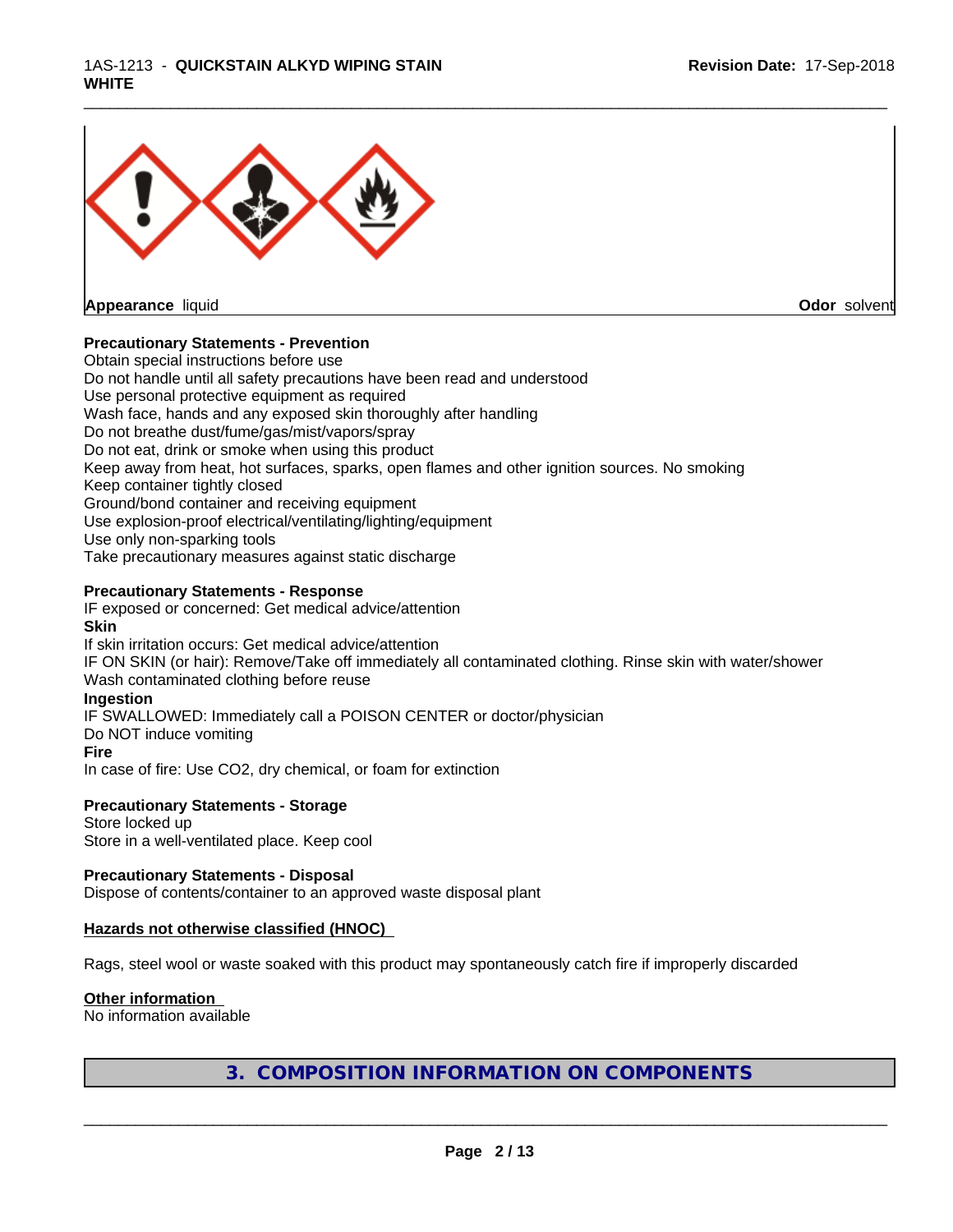| <b>Chemical name</b>                        | <b>CAS No.</b> | Weight-% |
|---------------------------------------------|----------------|----------|
| Titanium dioxide                            | 13463-67-7     | 25       |
| Hydrotreated light naphtha                  | 64742-49-0     | 10       |
| Solvent naphtha (petroleum), heavy aromatic | 64742-94-5     | 10       |
| Distillates, petroleum, hydrotreated light  | 64742-47-8     | 10       |
| n-Butyl acetate                             | 123-86-4       | 10       |
| Solvent naphtha, petroleum, light aromatic  | 64742-95-6     | 5        |
| 2-Butoxyethanol                             | 111-76-2       | 5        |
| VM&P naphtha                                | 64742-89-8     | 5        |
| 1,2,4-Trimethylbenzene                      | 95-63-6        | 5        |
| Stoddard solvent                            | 8052-41-3      | 5        |
| Xylene                                      | 1330-20-7      | 5        |
| Silicon dioxide, wax coated                 | 112926-00-8    | 5        |
| Aluminum hydroxide                          | 21645-51-2     |          |
| Naphthalene                                 | $91 - 20 - 3$  |          |
| Ethyl benzene                               | $100 - 41 - 4$ | 0.5      |
| Octane                                      | 111-65-9       | 0.5      |
| Heptane                                     | 142-82-5       | 0.5      |

\_\_\_\_\_\_\_\_\_\_\_\_\_\_\_\_\_\_\_\_\_\_\_\_\_\_\_\_\_\_\_\_\_\_\_\_\_\_\_\_\_\_\_\_\_\_\_\_\_\_\_\_\_\_\_\_\_\_\_\_\_\_\_\_\_\_\_\_\_\_\_\_\_\_\_\_\_\_\_\_\_\_\_\_\_\_\_\_\_\_\_\_\_

# **4. FIRST AID MEASURES**

## **Description of first aid measures**

| <b>General Advice</b>                            | If symptoms persist, call a physician. Show this safety data sheet to the doctor in<br>attendance.                                                                                                                      |
|--------------------------------------------------|-------------------------------------------------------------------------------------------------------------------------------------------------------------------------------------------------------------------------|
| <b>Eye Contact</b>                               | Immediately flush with plenty of water. After initial flushing, remove any contact<br>lenses and continue flushing for at least 15 minutes. Keep eye wide open while<br>rinsing. If symptoms persist, call a physician. |
| <b>Skin Contact</b>                              | Wash off immediately with soap and plenty of water removing all contaminated<br>clothes and shoes. If skin irritation persists, call a physician.                                                                       |
| <b>Inhalation</b>                                | Move to fresh air. If symptoms persist, call a physician.<br>If not breathing, give artificial respiration. Call a physician immediately.                                                                               |
| Ingestion                                        | Clean mouth with water and afterwards drink plenty of water. Do not induce<br>vomiting without medical advice. Never give anything by mouth to an unconscious<br>person. Consult a physician.                           |
| <b>Protection Of First-Aiders</b>                | Use personal protective equipment.                                                                                                                                                                                      |
| <b>Most Important</b><br><b>Symptoms/Effects</b> | No information available.                                                                                                                                                                                               |
| <b>Notes To Physician</b>                        | Treat symptomatically.                                                                                                                                                                                                  |
|                                                  | 5. FIRE-FIGHTING MEASURES                                                                                                                                                                                               |

**Flammable Properties** Vapors may travel considerable distance to a source of ignition and flash back. Vapors may cause flash fire.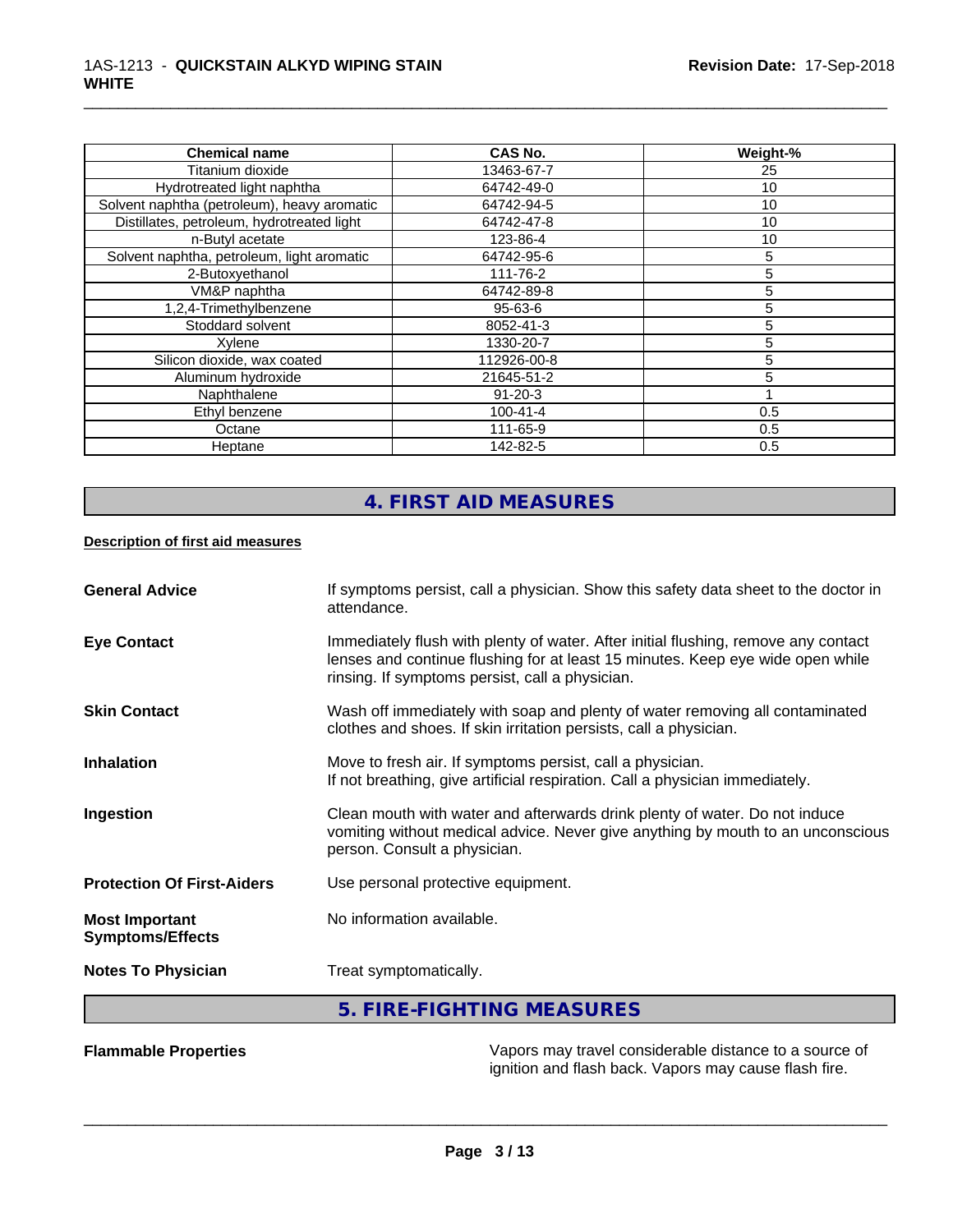| <b>Suitable Extinguishing Media</b>                                              | Foam, dry powder or water. Use extinguishing measures<br>that are appropriate to local circumstances and the<br>surrounding environment.                                                                                                                                                       |
|----------------------------------------------------------------------------------|------------------------------------------------------------------------------------------------------------------------------------------------------------------------------------------------------------------------------------------------------------------------------------------------|
| <b>Protective Equipment And Precautions For</b><br><b>Firefighters</b>           | As in any fire, wear self-contained breathing apparatus<br>pressure-demand, MSHA/NIOSH (approved or equivalent)<br>and full protective gear.                                                                                                                                                   |
| <b>Hazardous combustion products</b>                                             | Burning may result in carbon dioxide, carbon monoxide<br>and other combustion products of varying composition<br>which may be toxic and/or irritating.                                                                                                                                         |
| <b>Specific Hazards Arising From The Chemical</b>                                | Flammable. Flash back possible over considerable<br>distance. Keep product and empty container away from<br>heat and sources of ignition. Closed containers may<br>rupture if exposed to fire or extreme heat. Thermal<br>decomposition can lead to release of irritating gases and<br>vapors. |
| <b>Sensitivity To Mechanical Impact</b>                                          | No                                                                                                                                                                                                                                                                                             |
| <b>Sensitivity To Static Discharge</b>                                           | Yes                                                                                                                                                                                                                                                                                            |
| <b>Flash Point Data</b><br>Flash Point (°F)<br>Flash Point (°C)<br><b>Method</b> | 79.0<br>26.1<br><b>PMCC</b>                                                                                                                                                                                                                                                                    |
| <b>Flammability Limits In Air</b>                                                |                                                                                                                                                                                                                                                                                                |
| Lower flammability limit:<br><b>Upper flammability limit:</b>                    | Not available<br>Not available                                                                                                                                                                                                                                                                 |
| Health: 2<br>Flammability: 3<br><b>NFPA</b>                                      | Instability: 0<br><b>Special: Not Applicable</b>                                                                                                                                                                                                                                               |
| <b>NFPA Legend</b><br>0 - Not Hazardous<br>1 - Slightly<br>2 - Moderate          |                                                                                                                                                                                                                                                                                                |

- 
- 3 High
- 4 Severe

*The ratings assigned are only suggested ratings, the contractor/employer has ultimate responsibilities for NFPA ratings where this system is used.*

*Additional information regarding the NFPA rating system is available from the National Fire Protection Agency (NFPA) at www.nfpa.org.*

# **6. ACCIDENTAL RELEASE MEASURES**

**Personal Precautions** Remove all sources of ignition. Take precautions to prevent flashback. Ground and bond all containers and handling equipment. Take precautionary measures against static discharges. Ensure adequate ventilation. Avoid contact with skin, eyes and clothing. Use personal protective equipment.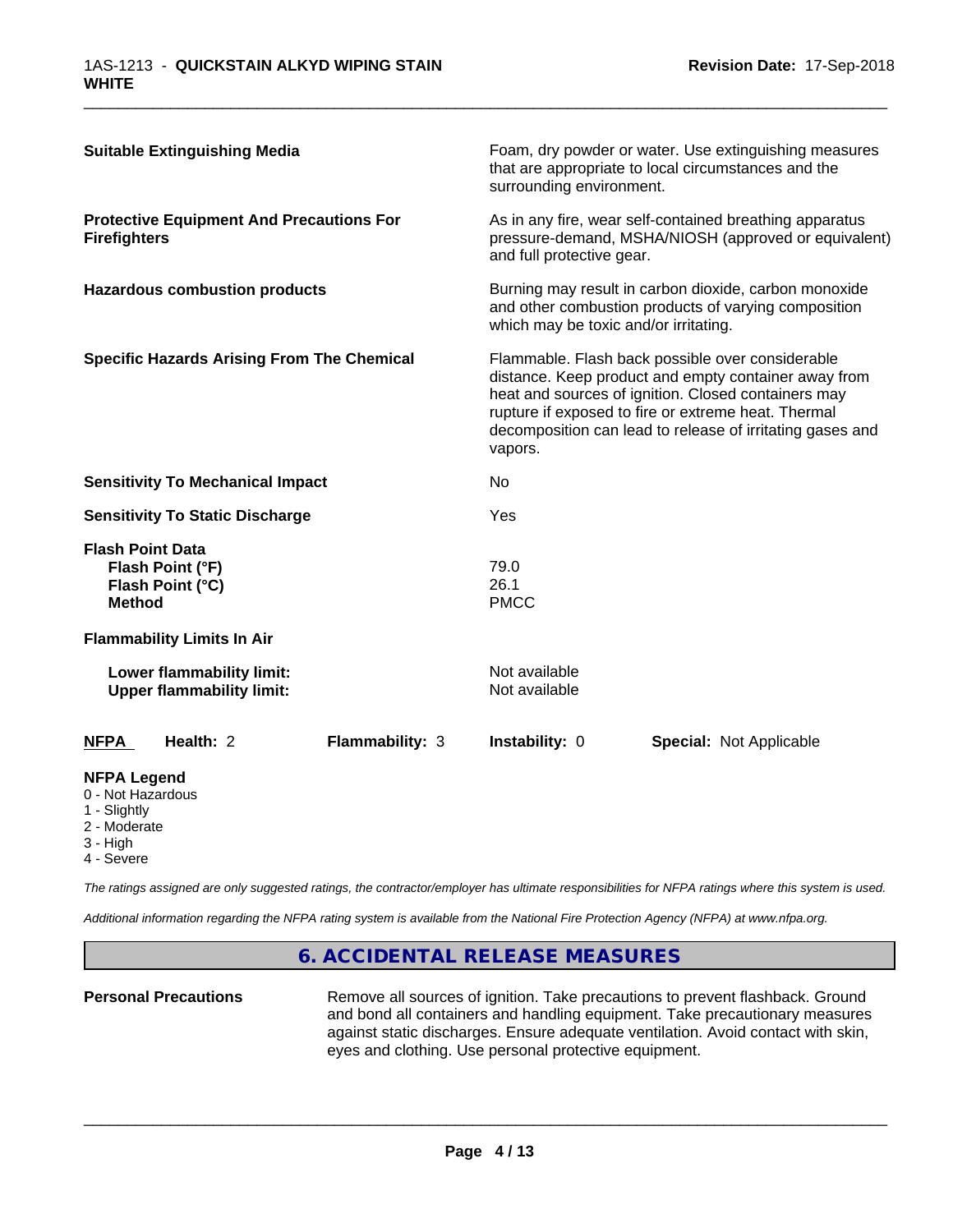| <b>Other Information</b>         | Prevent further leakage or spillage if safe to do so. Do not allow material to<br>contaminate ground water system. Prevent product from entering drains. Do not<br>flush into surface water or sanitary sewer system. Local authorities should be<br>advised if significant spillages cannot be contained. |
|----------------------------------|------------------------------------------------------------------------------------------------------------------------------------------------------------------------------------------------------------------------------------------------------------------------------------------------------------|
| <b>Environmental precautions</b> | See Section 12 for additional Ecological Information.                                                                                                                                                                                                                                                      |
| <b>Methods for Cleaning Up</b>   | Dam up. Soak up with inert absorbent material. Use a non-sparking or explosion<br>proof means to transfer material to a sealed, appropriate container for disposal.<br>Clean contaminated surface thoroughly.                                                                                              |

# **7. HANDLING AND STORAGE**

| <b>Handling</b>               | Avoid contact with skin, eyes and clothing. Wear personal protective equipment.<br>Do not breathe vapors or spray mist. Use only in ventilated areas. Prevent vapor<br>build-up by providing adequate ventilation during and after use.                                                                                                                                                                                                        |
|-------------------------------|------------------------------------------------------------------------------------------------------------------------------------------------------------------------------------------------------------------------------------------------------------------------------------------------------------------------------------------------------------------------------------------------------------------------------------------------|
|                               | Take precautionary measures against static discharges. To avoid ignition of<br>vapors by static electricity discharge, all metal parts of the equipment must be<br>grounded. Keep away from heat, sparks and flame. Do not smoke. Extinguish all<br>flames and pilot lights, and turn off stoves, heaters, electric motors and other<br>sources of ignition during use and until all vapors are gone. Ignition and/or flash<br>back may occur. |
| <b>Storage</b>                | Keep containers tightly closed in a dry, cool and well-ventilated place. Keep away<br>from heat. Keep away from open flames, hot surfaces and sources of ignition.<br>Keep in properly labeled containers. Keep out of the reach of children.                                                                                                                                                                                                  |
|                               | <b>DANGER</b> - Rags, steel wool or waste soaked with this product may<br>spontaneously catch fire if improperly discarded. Immediately after use, place<br>rags, steel wool or waste in a sealed water-filled metal container.                                                                                                                                                                                                                |
| <b>Incompatible Materials</b> | Incompatible with strong acids and bases and strong oxidizing agents.                                                                                                                                                                                                                                                                                                                                                                          |
|                               | Technical measures/Precautions Ensure adequate ventilation. Use only where airflow will keep vapors from building<br>up in or near the work area in adjoining rooms. Comply with all national, state, and<br>local codes pertaining to the storage, handling, dispensing and disposal of<br>flammable liquids.                                                                                                                                 |
|                               | Dissipate static electricity during transfer by grounding and bonding containers<br>and equipment before transferring material. All equipment should be non-sparking<br>and explosion proof. Use explosion proof electrical equipment for ventilation,<br>lighting and material handling.                                                                                                                                                      |

# **8. EXPOSURE CONTROLS/PERSONAL PROTECTION**

## **Exposure Limits**

| <b>Chemical name</b> | <b>ACGIH TLV</b>  | <b>OSHA PEL</b>            |
|----------------------|-------------------|----------------------------|
| Titanium dioxide     | 10 mg/m $3$ - TWA | 15 mg/m $3$ - TWA          |
| n-Butyl acetate      | 150 ppm - TWA     | 150 ppm - TWA              |
|                      | 200 ppm - STEL    | $710 \text{ mg/m}^3$ - TWA |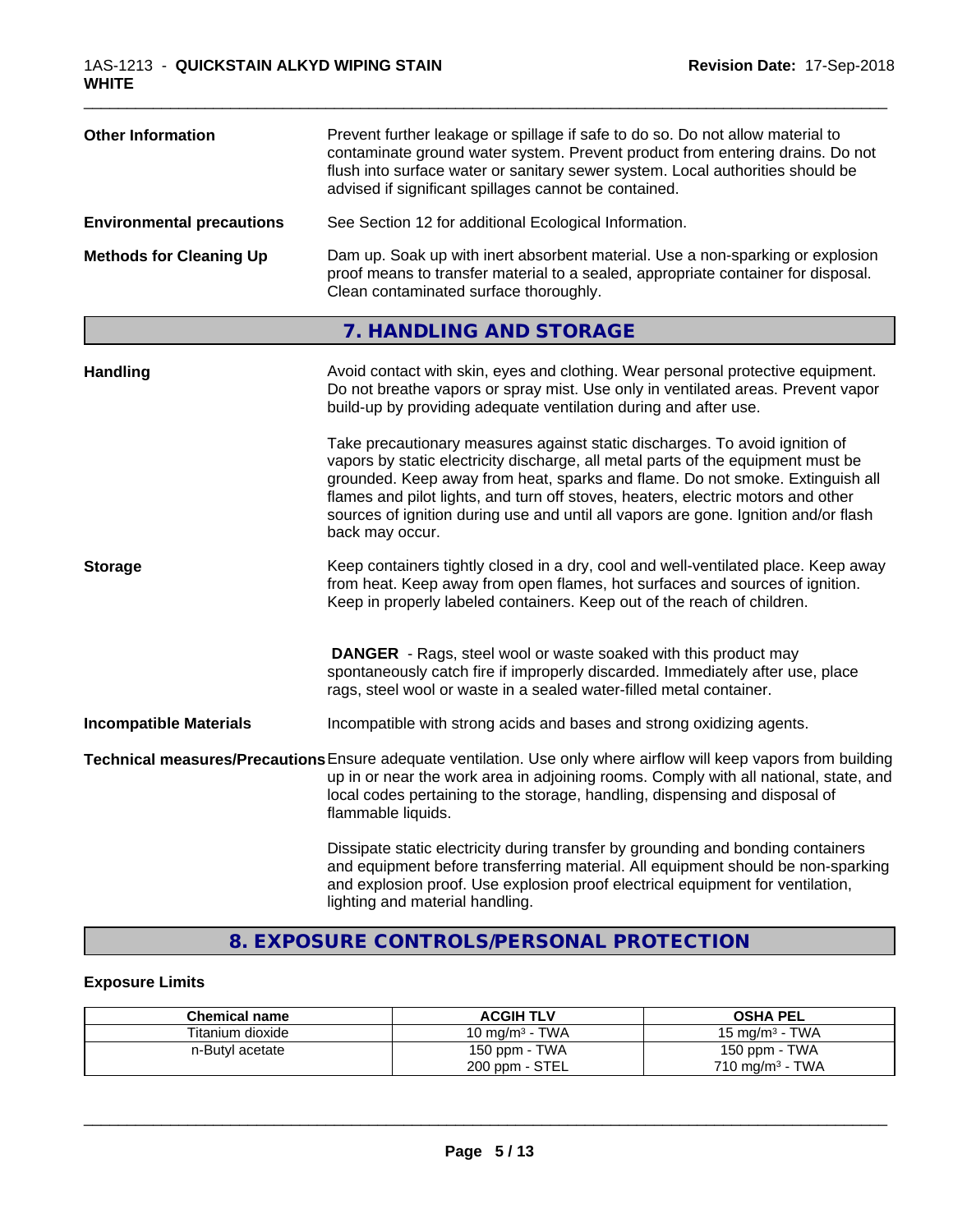| 2-Butoxyethanol             | 20 ppm - TWA     | 50 ppm - TWA                      |
|-----------------------------|------------------|-----------------------------------|
|                             |                  | 240 mg/m $3$ - TWA                |
|                             |                  | prevent or reduce skin absorption |
| Stoddard solvent            | 100 ppm - TWA    | 500 ppm - TWA                     |
|                             |                  | 2900 mg/m <sup>3</sup> - TWA      |
| Xylene                      | 100 ppm - TWA    | 100 ppm - TWA                     |
|                             | 150 ppm - STEL   | 435 mg/m <sup>3</sup> - TWA       |
| Silicon dioxide, wax coated | N/E              | 20 mppcf - TWA                    |
|                             |                  |                                   |
| Aluminum hydroxide          | 1 mg/m $3$ - TWA | N/E                               |
| Naphthalene                 | 10 ppm - TWA     | 10 ppm - TWA                      |
|                             | <b>Skin</b>      | 50 mg/m $3$ - TWA                 |
| Ethyl benzene               | 20 ppm - TWA     | 100 ppm - TWA                     |
|                             |                  | 435 mg/m <sup>3</sup> - TWA       |
| Octane                      | 300 ppm - TWA    | 500 ppm - TWA                     |
|                             |                  | 2350 mg/m <sup>3</sup> - TWA      |
| Heptane                     | 400 ppm - TWA    | 500 ppm - TWA                     |
|                             | 500 ppm - STEL   | 2000 mg/m <sup>3</sup> - TWA      |

\_\_\_\_\_\_\_\_\_\_\_\_\_\_\_\_\_\_\_\_\_\_\_\_\_\_\_\_\_\_\_\_\_\_\_\_\_\_\_\_\_\_\_\_\_\_\_\_\_\_\_\_\_\_\_\_\_\_\_\_\_\_\_\_\_\_\_\_\_\_\_\_\_\_\_\_\_\_\_\_\_\_\_\_\_\_\_\_\_\_\_\_\_

#### **Legend**

ACGIH - American Conference of Governmental Industrial Hygienists Exposure Limits OSHA - Occupational Safety & Health Administration Exposure Limits N/E - Not Established

| <b>Appropriate engineering</b> |  |
|--------------------------------|--|
| controls                       |  |

**Engineering Measures** Ensure adequate ventilation, especially in confined areas.

## **Personal Protective Equipment**

| <b>Eye/Face Protection</b>    | Safety glasses with side-shields.                                                                                                                                                                                                                                                    |
|-------------------------------|--------------------------------------------------------------------------------------------------------------------------------------------------------------------------------------------------------------------------------------------------------------------------------------|
| <b>Skin Protection</b>        | Long sleeved clothing. Protective gloves.                                                                                                                                                                                                                                            |
| <b>Respiratory Protection</b> | Use only with adequate ventilation. In operations where exposure limits are                                                                                                                                                                                                          |
|                               | exceeded, use a NIOSH approved respirator that has been selected by a<br>technically qualified person for the specific work conditions. When spraying the<br>product or applying in confined areas, wear a NIOSH approved respirator<br>specified for paint spray or organic vapors. |
| <b>Hygiene Measures</b>       | Avoid contact with skin, eyes and clothing. Remove and wash contaminated<br>clothing before re-use. Wash thoroughly after handling.                                                                                                                                                  |

## **9. PHYSICAL AND CHEMICAL PROPERTIES**

| Appearance                  | liquid                   |
|-----------------------------|--------------------------|
| Odor                        | solvent                  |
| <b>Odor Threshold</b>       | No information available |
| Density (Ibs/gal)           | $8.9 - 9.3$              |
| <b>Specific Gravity</b>     | $1.07 - 1.11$            |
| рH                          | No information available |
| <b>Viscosity (cps)</b>      | No information available |
| Solubility(ies)             | No information available |
| <b>Water solubility</b>     | No information available |
| <b>Evaporation Rate</b>     | No information available |
| Vapor pressure @20 °C (kPa) | No information available |
| Vapor density               | No information available |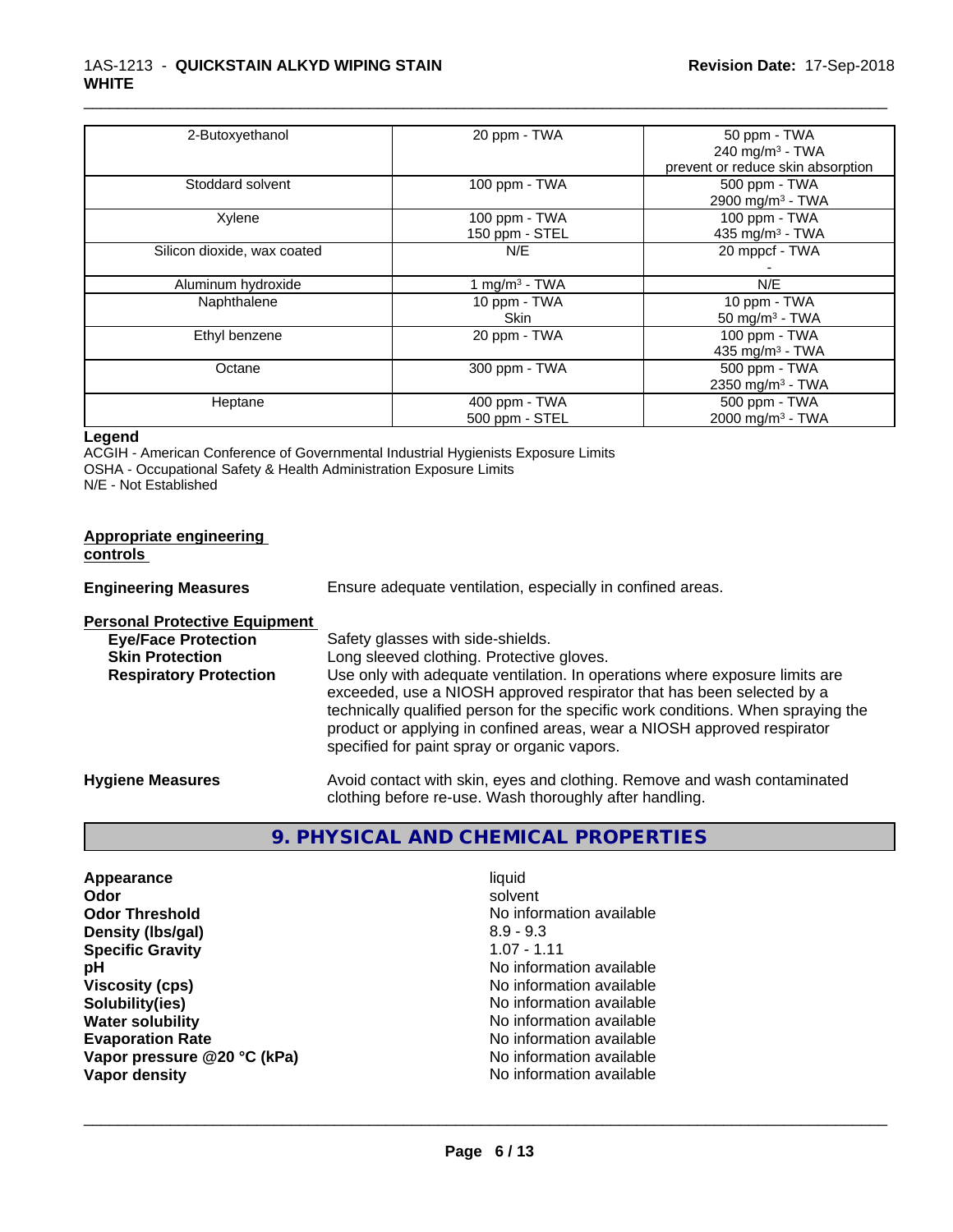| Wt. % Solids                         | $50 - 60$                |
|--------------------------------------|--------------------------|
| Vol. % Solids                        | $35 - 45$                |
| Wt. % Volatiles                      | $40 - 50$                |
| Vol. % Volatiles                     | $55 - 65$                |
| <b>VOC Regulatory Limit (g/L)</b>    | < 550                    |
| <b>Boiling Point (°F)</b>            | 252                      |
| <b>Boiling Point (°C)</b>            | 122                      |
| <b>Freezing Point (°F)</b>           | No information available |
| <b>Freezing Point (°C)</b>           | No information available |
| Flash Point (°F)                     | 79.0                     |
| Flash Point (°C)                     | 26.1                     |
| <b>Method</b>                        | <b>PMCC</b>              |
| Flammability (solid, gas)            | Not applicable           |
| <b>Upper flammability limit:</b>     | No information available |
| Lower flammability limit:            | No information available |
| <b>Autoignition Temperature (°F)</b> | No information available |
| <b>Autoignition Temperature (°C)</b> | No information available |
| Decomposition Temperature (°F)       | No information available |
| Decomposition Temperature (°C)       | No information available |
| <b>Partition coefficient</b>         | No information available |
|                                      |                          |

\_\_\_\_\_\_\_\_\_\_\_\_\_\_\_\_\_\_\_\_\_\_\_\_\_\_\_\_\_\_\_\_\_\_\_\_\_\_\_\_\_\_\_\_\_\_\_\_\_\_\_\_\_\_\_\_\_\_\_\_\_\_\_\_\_\_\_\_\_\_\_\_\_\_\_\_\_\_\_\_\_\_\_\_\_\_\_\_\_\_\_\_\_

# **10. STABILITY AND REACTIVITY**

| <b>Reactivity</b>                       | No data available                                                                                                         |
|-----------------------------------------|---------------------------------------------------------------------------------------------------------------------------|
| <b>Chemical Stability</b>               | Stable under normal conditions. Hazardous polymerisation<br>does not occur.                                               |
| <b>Conditions to avoid</b>              | Keep away from open flames, hot surfaces, static<br>electricity and sources of ignition. Sparks. Elevated<br>temperature. |
| <b>Incompatible Materials</b>           | Incompatible with strong acids and bases and strong<br>oxidizing agents.                                                  |
| <b>Hazardous Decomposition Products</b> | Thermal decomposition can lead to release of irritating<br>gases and vapors.                                              |
| Possibility of hazardous reactions      | None under normal conditions of use.                                                                                      |

## **11. TOXICOLOGICAL INFORMATION**

| <b>Product Information</b> |  |
|----------------------------|--|
|                            |  |

## **Information on likely routes of exposure**

**Principal Routes of Exposure** Eye contact, skin contact and inhalation.

**Acute Toxicity** 

**Product Information** Repeated or prolonged exposure to organic solvents may lead to permanent brain and nervous system damage. Intentional misuse by deliberately concentrating and inhaling vapors may be harmful or fatal.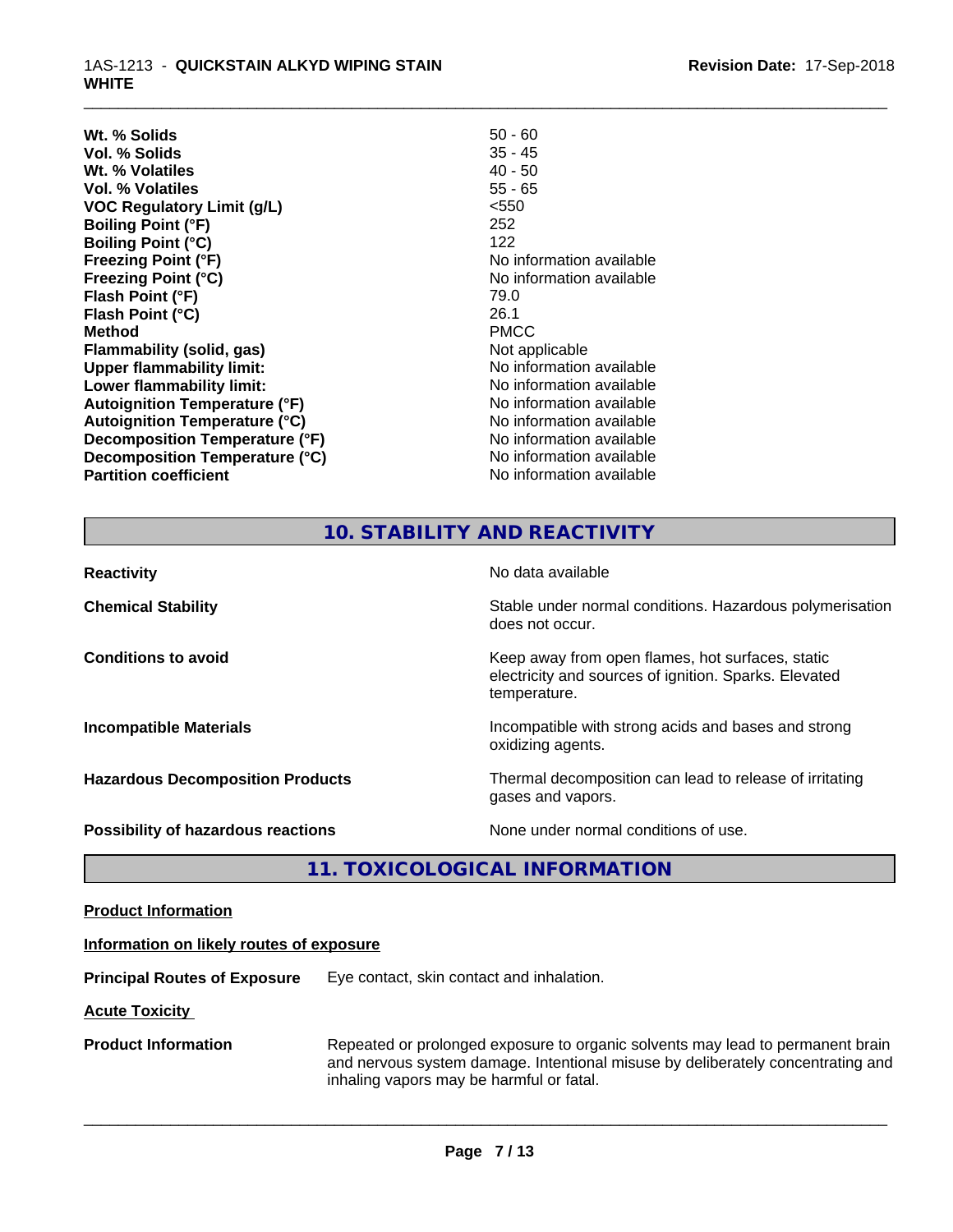| <b>Symptoms</b>                 | No information available                                                                                                                                                                                                                                      |
|---------------------------------|---------------------------------------------------------------------------------------------------------------------------------------------------------------------------------------------------------------------------------------------------------------|
|                                 | Delayed and immediate effects as well as chronic effects from short and long-term exposure                                                                                                                                                                    |
| Eye contact                     | Contact with eyes may cause irritation.                                                                                                                                                                                                                       |
| <b>Skin contact</b>             | May cause skin irritation and/or dermatitis. Prolonged skin contact may defat the<br>skin and produce dermatitis.                                                                                                                                             |
| Ingestion                       | Harmful if swallowed. Ingestion may cause irritation to mucous membranes. Small<br>amounts of this product aspirated into the respiratory system during ingestion or<br>vomiting may cause mild to severe pulmonary injury, possibly progressing to<br>death. |
| <b>Inhalation</b>               | Harmful by inhalation. High vapor / aerosol concentrations are irritating to the<br>eyes, nose, throat and lungs and may cause headaches, dizziness, drowsiness,<br>unconsciousness, and other central nervous system effects.                                |
| <b>Sensitization</b>            | No information available                                                                                                                                                                                                                                      |
| <b>Neurological Effects</b>     | No information available.                                                                                                                                                                                                                                     |
| <b>Mutagenic Effects</b>        | No information available.                                                                                                                                                                                                                                     |
| <b>Reproductive Effects</b>     | Possible risk of impaired fertility. Possible risk of harm to the unborn child.                                                                                                                                                                               |
| <b>Developmental Effects</b>    | No information available.                                                                                                                                                                                                                                     |
| <b>Target organ effects</b>     | No information available.                                                                                                                                                                                                                                     |
| <b>STOT - repeated exposure</b> | Causes damage to organs through prolonged or repeated exposure if inhaled.<br>May cause disorder and damage to the. Central nervous system. Causes damage<br>to organs through prolonged or repeated exposure.                                                |
| <b>STOT - single exposure</b>   | May cause disorder and damage to the. Respiratory system. Central nervous<br>system.                                                                                                                                                                          |
| Other adverse effects           | No information available.                                                                                                                                                                                                                                     |
| <b>Aspiration Hazard</b>        | May be harmful if swallowed and enters airways. Small amounts of this product<br>aspirated into the respiratory system during ingestion or vomiting may cause mild<br>to severe pulmonary injury, possibly progressing to death.                              |

## **Symptoms** related to the physical, chemical and toxicological characteristics

## **Numerical measures of toxicity**

**The following values are calculated based on chapter 3.1 of the GHS document**

| <b>ATEmix (oral)</b>                 | 6947 mg/kg |
|--------------------------------------|------------|
| <b>ATEmix (dermal)</b>               | 5995 mg/kg |
| <b>ATEmix (inhalation-dust/mist)</b> | 42.3 ma/L  |
| <b>ATEmix (inhalation-vapor)</b>     | 90 mg/L    |

## **Acute Toxicity Component Information**

Titanium dioxide LD50 Oral: > 10000 mg/kg (Rat) Solvent naphtha (petroleum), heavy aromatic LD50 Dermal: > 2 mL/kg (Rabbit) LC50 Inhalation (Vapor): > 590 mg/m<sup>3</sup> (Rat, 4 hr.) Distillates, petroleum, hydrotreated light LD50 Oral: > 5,000 mg/kg (Rat) LD50 Dermal: > 3,000 mg/kg (Rabbit)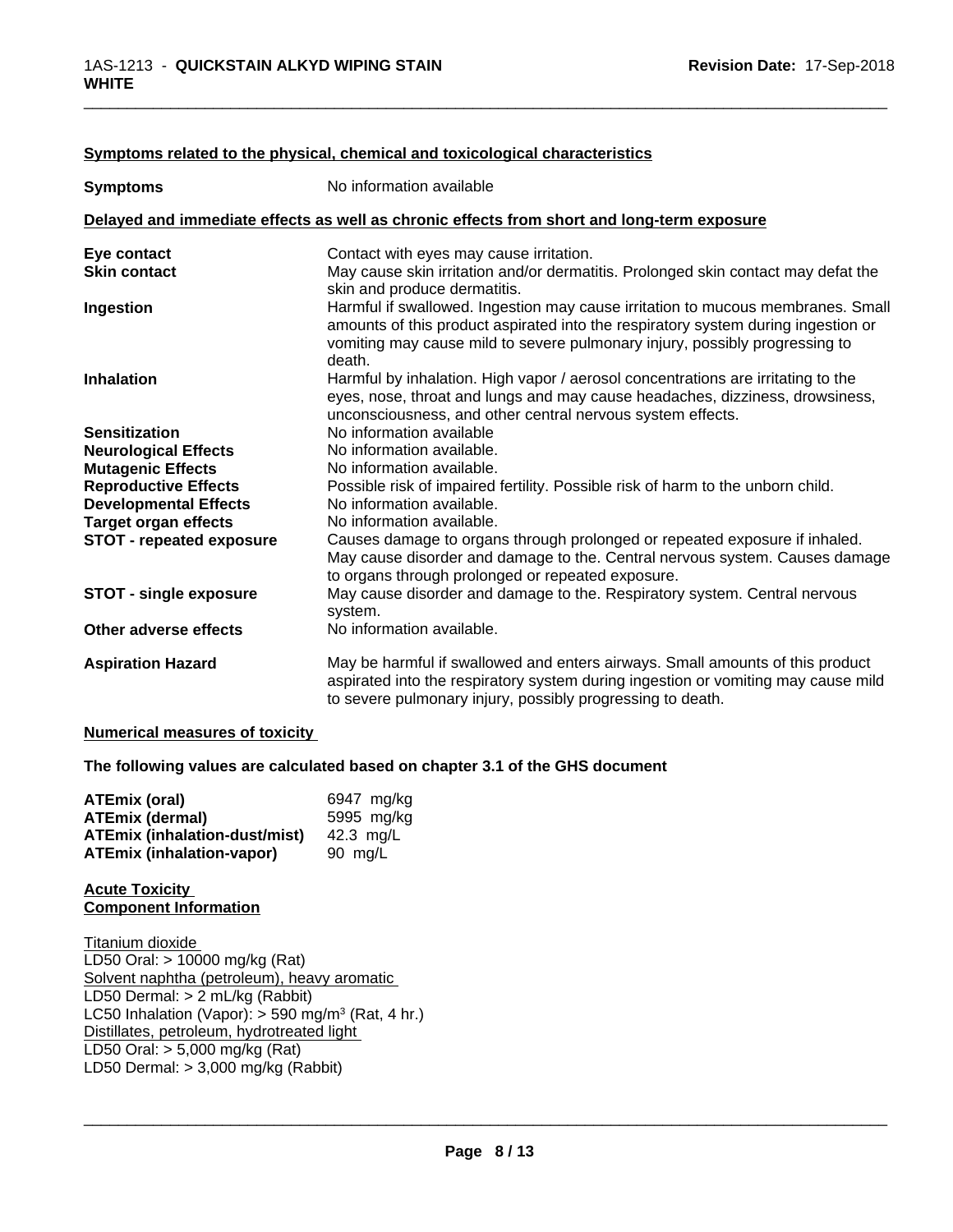n-Butyl acetate LD50 Oral: 10768 mg/kg (Rat) LD50 Dermal: > 17600 mg/kg (Rabbit) LC50 Inhalation (Vapor): ppm (Rat, 4 hr.) Sensitization non-sensitizing (guinea pig) Solvent naphtha, petroleum, light aromatic LD50 Oral: 8400 mg/kg (Rat) 2-Butoxyethanol LD50 Oral: 470 mg/kg (Rat) LD50 Dermal: 220 mg/kg (Rabbit) LC50 Inhalation (Vapor): 450 ppm (Rat, 4 hr.) 1,2,4-Trimethylbenzene LD50 Oral: 5000 mg/kg (Rat) LC50 Inhalation (Vapor): 18000 mg/m<sup>3</sup> (Rat, 4 hr.) Stoddard solvent LD50 Oral: > 5,000 mg/kg (Rat) LD50 Dermal: > 3160 mg/kg (Rabbit) LC50 Inhalation (Vapor): > 6.1 mg/L (Rat) Xylene LD50 Oral: 4300 mg/kg (Rat) LD50 Dermal: > 1700 mg/kg (Rabbit) LC50 Inhalation (Vapor): 5000 ppm (Rat, 4 hr.) Silicon dioxide, wax coated LD50 Oral: > 3300 mg/kg (Rat) LD50 Dermal: > 5000 mg/kg (Rat) Naphthalene LD50 Oral: 969 mg/kg (Rat) LD50 Dermal: > 20,000 mg/kg (Rabbit) LC50 Inhalation (Vapor): > 340 mg/m<sup>3</sup> (Rat, 1 hr.) Ethyl benzene LD50 Oral: mg/kg (Rat) LD50 Dermal: > mg/kg (Rabbit) LC50 Inhalation (Vapor): mg/m<sup>3</sup> (Rat, 2 hr.) Heptane LC50 Inhalation (Vapor): 103000 mg/m<sup>3</sup> (Rat, 4 hr.)

## **Carcinogenicity**

*The information below indicateswhether each agency has listed any ingredient as a carcinogen:.*

| Chemical name    | <b>IARC</b>                       | <b>NTP</b>                                    | <b>OSHA</b> |
|------------------|-----------------------------------|-----------------------------------------------|-------------|
|                  | 2B - Possible Human               |                                               | Listed      |
| Titanium dioxide | Carcinogen                        |                                               |             |
| Naphthalene      | 2B - Possible Human<br>Carcinogen | Reasonably<br>Anticipated Human<br>Carcinogen | Listed      |
| Ethyl benzene    | 2B - Possible Human<br>Carcinogen |                                               | Listed      |

• Although IARC has classified titanium dioxide as possibly carcinogenic to humans (2B), their summary concludes: "No significant exposure to titanium dioxide is thought to occur during the use of products in which titanium dioxide is bound to other materials, such as paint."

## **Legend**

IARC - International Agency for Research on Cancer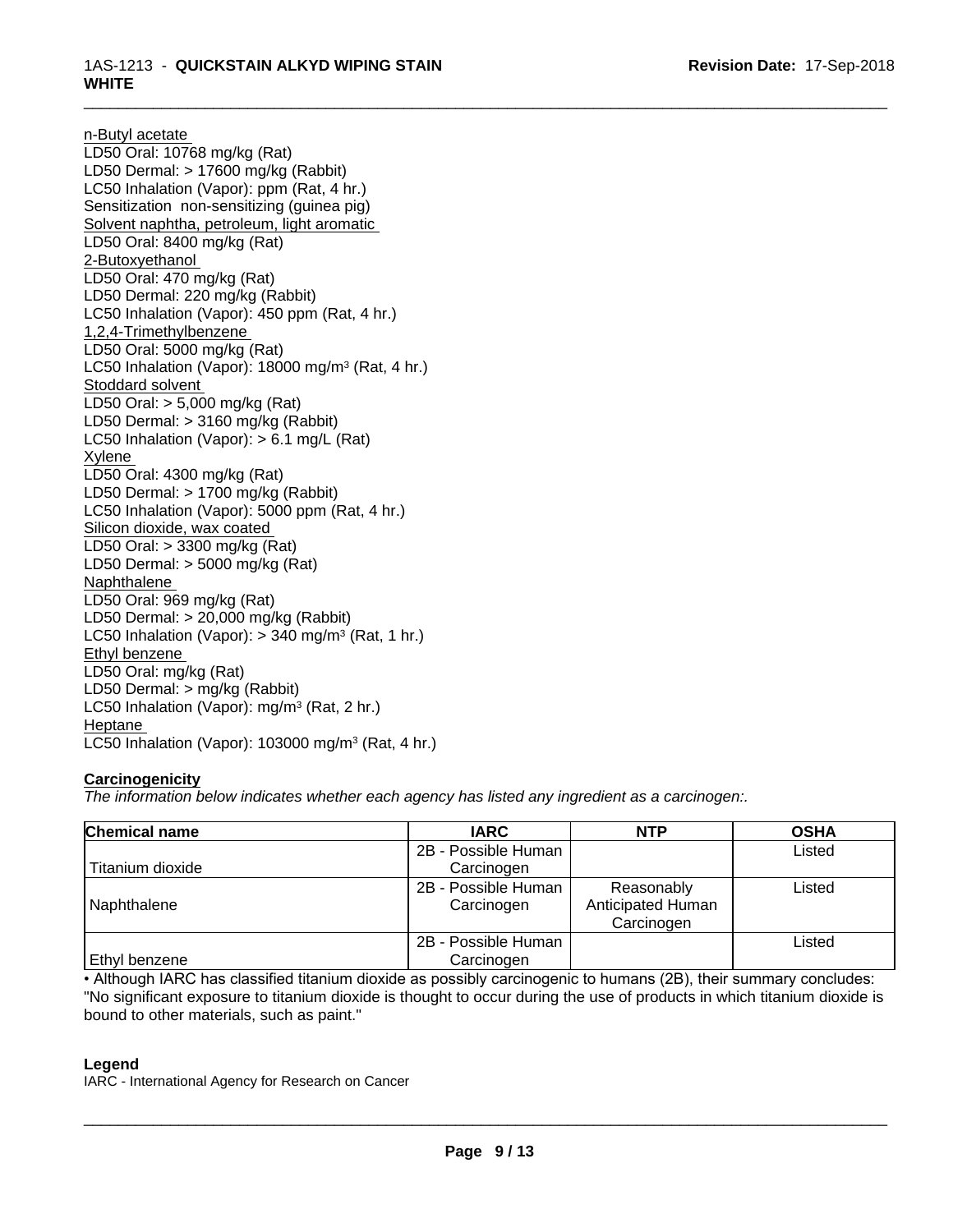## NTP - National Toxicity Program

OSHA - Occupational Safety & Health Administration

**12. ECOLOGICAL INFORMATION**

\_\_\_\_\_\_\_\_\_\_\_\_\_\_\_\_\_\_\_\_\_\_\_\_\_\_\_\_\_\_\_\_\_\_\_\_\_\_\_\_\_\_\_\_\_\_\_\_\_\_\_\_\_\_\_\_\_\_\_\_\_\_\_\_\_\_\_\_\_\_\_\_\_\_\_\_\_\_\_\_\_\_\_\_\_\_\_\_\_\_\_\_\_

## **Ecotoxicity Effects**

The environmental impact of this product has not been fully investigated.

## **Product Information**

# **Acute Toxicity to Fish**

No information available

## **Acute Toxicity to Aquatic Invertebrates**

No information available

#### **Acute Toxicity to Aquatic Plants** No information available

#### **Persistence / Degradability** No information available.

#### **Bioaccumulation** There is no data for this product.

#### **Mobility in Environmental Media** No information available.

# **Ozone**

Not applicable

## **Component Information**

## **Acute Toxicity to Fish**

## Titanium dioxide  $LC50:$  > 1000 mg/L (Fathead Minnow - 96 hr.) n-Butyl acetate LC50: 18 mg/L (Fathead Minnow - 96 hr.) 2-Butoxyethanol LC50: 1490 mg/L (Bluegill sunfish - 96 hr.) Xylene LC50: 13.5 mg/L (Rainbow Trout - 96 hr.) Ethyl benzene LC50: 12.1 mg/L (Fathead Minnow - 96 hr.)

## **Acute Toxicity to Aquatic Invertebrates**

n-Butyl acetate EC50: 72.8 mg/L (Daphnia magna - 48 hr.) Ethyl benzene EC50: 1.8 mg/L (Daphnia magna - 48 hr.)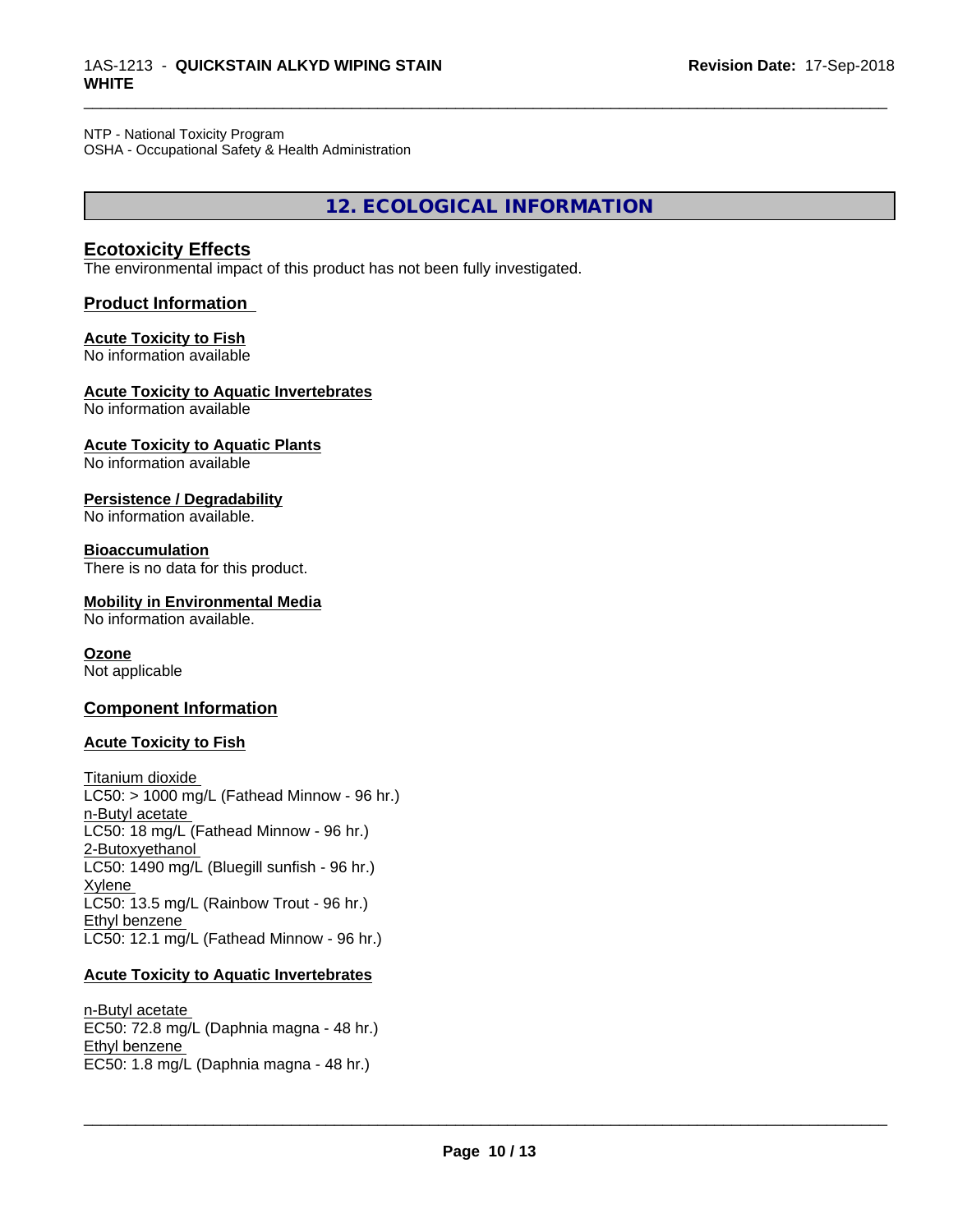## **Acute Toxicity to Aquatic Plants**

n-Butyl acetate EC50: 674.7 mg/L (Green algae (Scenedesmus subspicatus), 72 hrs.) Ethyl benzene EC50: 4.6 mg/L (Green algae (Scenedesmus subspicatus), 72 hrs.)

## **13. DISPOSAL CONSIDERATIONS**

| <b>Waste Disposal Method</b>   | Dispose of in accordance with federal, state, and local regulations. Local<br>requirements may vary, consult your sanitation department or state-designated<br>environmental protection agency for more disposal options. |
|--------------------------------|---------------------------------------------------------------------------------------------------------------------------------------------------------------------------------------------------------------------------|
| <b>Empty Container Warning</b> | Emptied containers may retain product residue. Follow label warnings even after<br>container is emptied. Residual vapors may explode on ignition.                                                                         |

\_\_\_\_\_\_\_\_\_\_\_\_\_\_\_\_\_\_\_\_\_\_\_\_\_\_\_\_\_\_\_\_\_\_\_\_\_\_\_\_\_\_\_\_\_\_\_\_\_\_\_\_\_\_\_\_\_\_\_\_\_\_\_\_\_\_\_\_\_\_\_\_\_\_\_\_\_\_\_\_\_\_\_\_\_\_\_\_\_\_\_\_\_

#### **14. TRANSPORT INFORMATION**

| <b>DOT</b><br><b>Proper Shipping Name</b><br><b>Hazard class</b><br>UN-No.<br><b>Packing Group</b><br><b>Description</b> | <b>PAINT</b><br>3<br>UN1263<br>Ш<br>UN1263, PAINT, 3, III |
|--------------------------------------------------------------------------------------------------------------------------|-----------------------------------------------------------|
| <b>ICAO/IATA</b>                                                                                                         | Contact the preparer for further information.             |
| <b>IMDG / IMO</b>                                                                                                        | Contact the preparer for further information.             |
|                                                                                                                          | <b>15. REGULATORY INFORMATION</b>                         |

## **International Inventories**

| <b>TSCA: United States</b> | Yes - All components are listed or exempt. |
|----------------------------|--------------------------------------------|
| <b>DSL: Canada</b>         | Yes - All components are listed or exempt. |

## **Federal Regulations**

#### **SARA 311/312 hazardous categorization**

| Acute health hazard               | Yes |  |
|-----------------------------------|-----|--|
| Chronic Health Hazard             | Yes |  |
| Fire hazard                       | Yes |  |
| Sudden release of pressure hazard | Nο  |  |
| Reactive Hazard                   | N٥  |  |

### **SARA 313**

Section 313 of Title III of the Superfund Amendments and Reauthorization Act of 1986 (SARA). This product contains a chemical or chemicals which are subject to the reporting requirements of the Act and Title 40 of the Code of Federal Regulations, Part 372: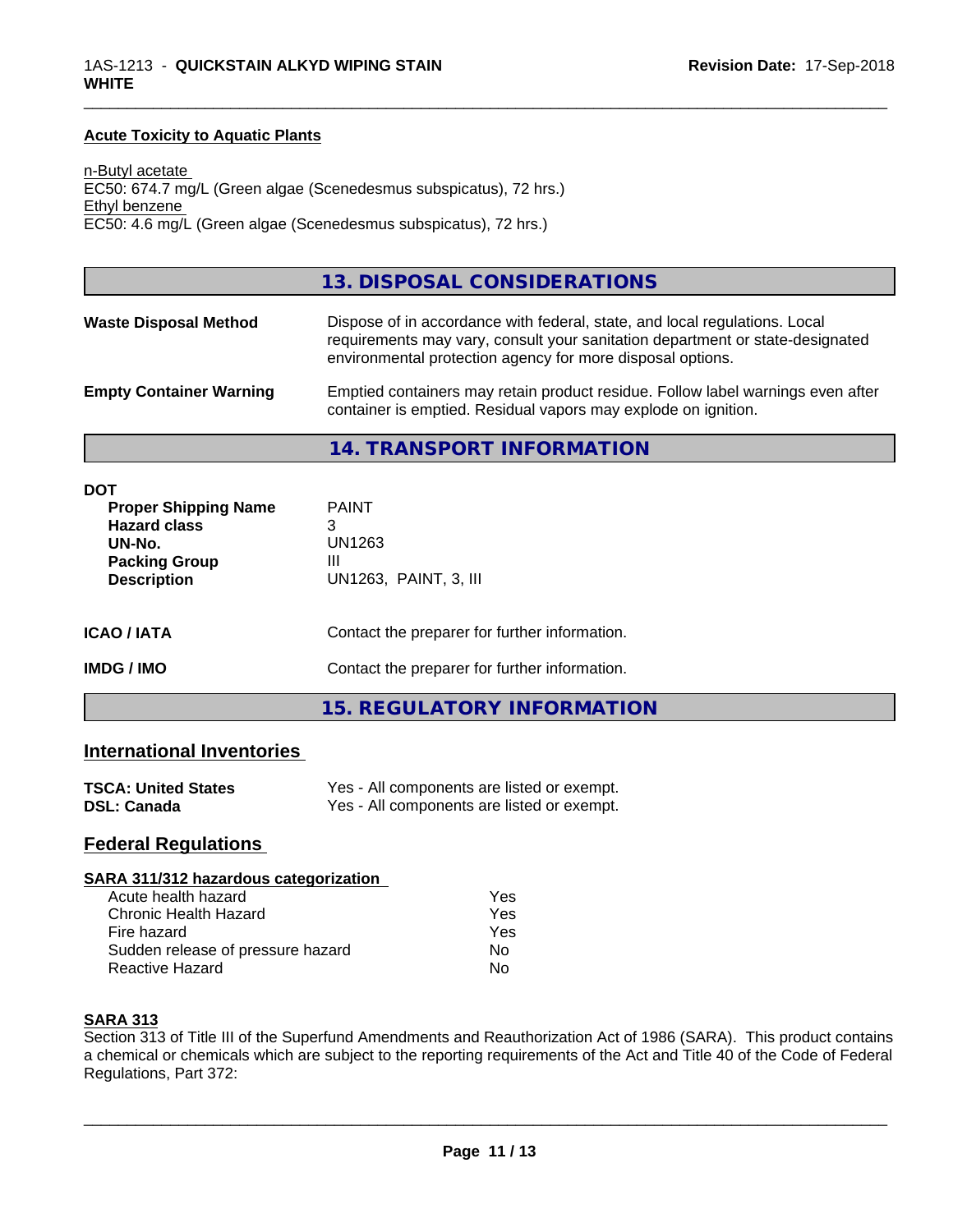| CAS No.        | Weight-% | <b>CERCLA/SARA 313</b>     |
|----------------|----------|----------------------------|
|                |          | (de minimis concentration) |
| 111-76-2       |          | 1.0                        |
| 95-63-6        |          | 1.0                        |
| 1330-20-7      |          | 1.0                        |
| $91 - 20 - 3$  |          | 0.1                        |
| $100 - 41 - 4$ | 0.5      |                            |
|                |          |                            |

## **Clean Air Act,Section 112 Hazardous Air Pollutants (HAPs) (see 40 CFR 61)**

This product contains the following HAPs:

| <b>Chemical name</b> | CAS No.       | Weight-% | <b>Hazardous Air Pollutant</b> |
|----------------------|---------------|----------|--------------------------------|
|                      |               |          | (HAP)                          |
| Xvlene               | 1330-20-7     | 5        | Listed                         |
| Naphthalene          | $91 - 20 - 3$ |          | Listed                         |
| Ethyl benzene        | 100-41-4      | 0.5      | Listed                         |

## **US State Regulations**

## **California Proposition 65**

**A** WARNING: Cancer and Reproductive Harm– www.P65warnings.ca.gov

### **State Right-to-Know**

| <b>Chemical name</b>        | <b>Massachusetts</b> | <b>New Jersey</b> | Pennsylvania |
|-----------------------------|----------------------|-------------------|--------------|
| Titanium dioxide            |                      |                   |              |
| Linseed oil                 |                      |                   |              |
| n-Butyl acetate             |                      |                   |              |
| 2-Butoxvethanol             |                      |                   |              |
| 1,2,4-Trimethylbenzene      |                      |                   |              |
| Stoddard solvent            |                      |                   |              |
| Xvlene                      |                      |                   |              |
| Silicon dioxide, wax coated |                      |                   |              |

#### **Legend**

X - Listed

# **16. OTHER INFORMATION**

**HMIS** - **Health:** 2\* **Flammability:** 3 **Reactivity:** 0 **PPE:** -

 $\overline{\phantom{a}}$  ,  $\overline{\phantom{a}}$  ,  $\overline{\phantom{a}}$  ,  $\overline{\phantom{a}}$  ,  $\overline{\phantom{a}}$  ,  $\overline{\phantom{a}}$  ,  $\overline{\phantom{a}}$  ,  $\overline{\phantom{a}}$  ,  $\overline{\phantom{a}}$  ,  $\overline{\phantom{a}}$  ,  $\overline{\phantom{a}}$  ,  $\overline{\phantom{a}}$  ,  $\overline{\phantom{a}}$  ,  $\overline{\phantom{a}}$  ,  $\overline{\phantom{a}}$  ,  $\overline{\phantom{a}}$ 

#### **HMIS Legend**

- 0 Minimal Hazard
- 1 Slight Hazard
- 2 Moderate Hazard
- 3 Serious Hazard
- 4 Severe Hazard
- \* Chronic Hazard
- X Consult your supervisor or S.O.P. for "Special" handling instructions.

*Note: The PPE rating has intentionally been left blank. Choose appropriate PPE that will protect employees from the hazards the material will*